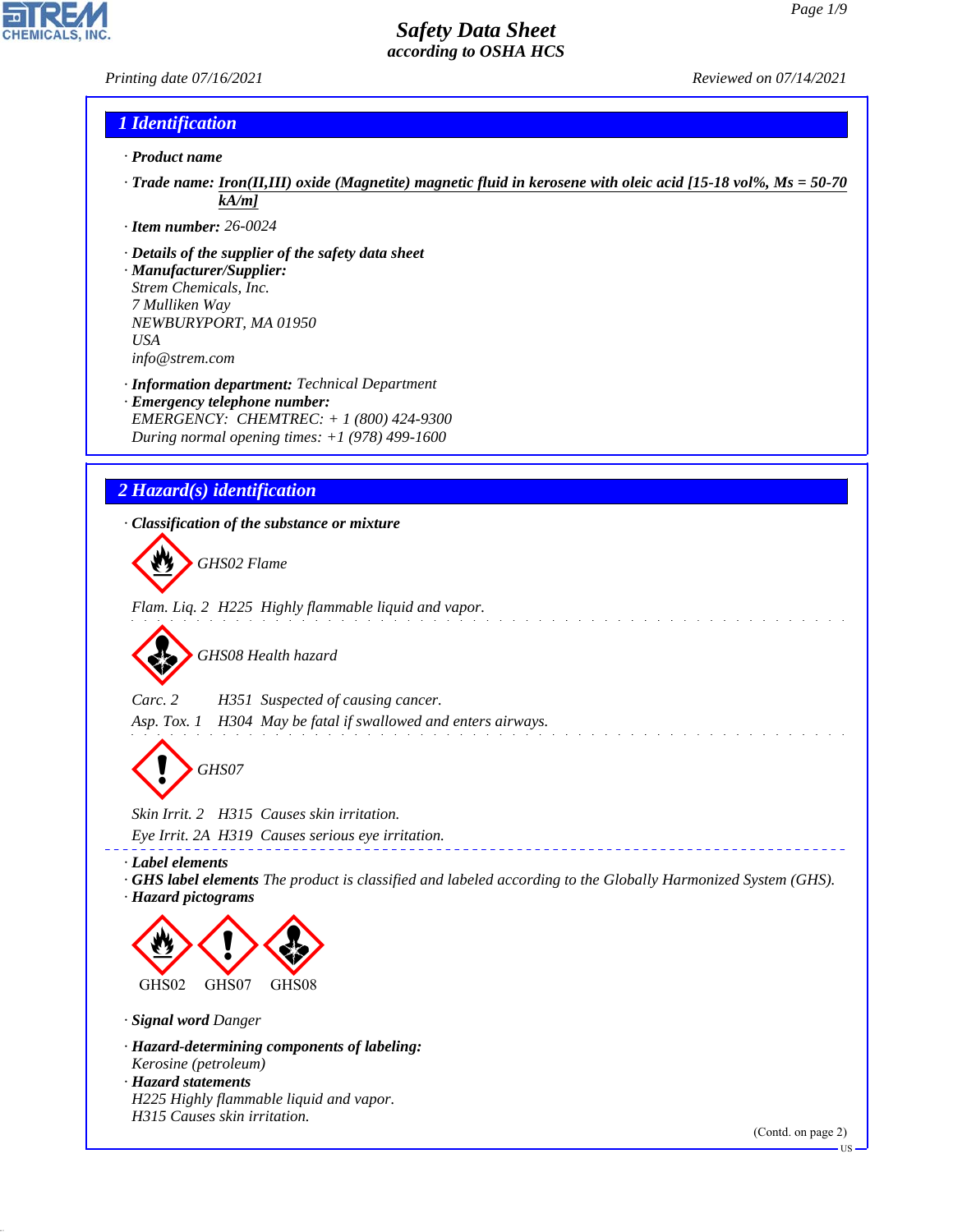*Printing date 07/16/2021 Reviewed on 07/14/2021*

| ml                                                                                                                                                                                                                                                               | Trade name: Iron(II,III) oxide (Magnetite) magnetic fluid in kerosene with oleic acid [15-18 vol%, $Ms = 50-70 kA$ /                               |                    |  |
|------------------------------------------------------------------------------------------------------------------------------------------------------------------------------------------------------------------------------------------------------------------|----------------------------------------------------------------------------------------------------------------------------------------------------|--------------------|--|
|                                                                                                                                                                                                                                                                  |                                                                                                                                                    | (Contd. of page 1) |  |
|                                                                                                                                                                                                                                                                  | H319 Causes serious eye irritation.                                                                                                                |                    |  |
|                                                                                                                                                                                                                                                                  | H351 Suspected of causing cancer.                                                                                                                  |                    |  |
|                                                                                                                                                                                                                                                                  | H304 May be fatal if swallowed and enters airways.                                                                                                 |                    |  |
| · Precautionary statements                                                                                                                                                                                                                                       |                                                                                                                                                    |                    |  |
| P210                                                                                                                                                                                                                                                             | Keep away from heat/sparks/open flames/hot surfaces. No smoking.                                                                                   |                    |  |
| P <sub>280</sub>                                                                                                                                                                                                                                                 | Wear protective gloves/protective clothing/eye protection/face protection.                                                                         |                    |  |
| $P301 + P310$                                                                                                                                                                                                                                                    | IF SWALLOWED: Immediately call a POISON CENTER/doctor.                                                                                             |                    |  |
|                                                                                                                                                                                                                                                                  | P305+P351+P338 If in eyes: Rinse cautiously with water for several minutes. Remove contact lenses, if present<br>and easy to do. Continue rinsing. |                    |  |
| $P403 + P233$                                                                                                                                                                                                                                                    | Store in a well-ventilated place. Keep container tightly closed.                                                                                   |                    |  |
| P <sub>501</sub>                                                                                                                                                                                                                                                 | Dispose of contents/container in accordance with local/regional/national/international<br>regulations.                                             |                    |  |
| $\cdot$ NFPA ratings (scale 0 - 4)<br>$\cdot$ HMIS-ratings (scale $0 - 4$ )<br><b>HEALTH</b><br>$\boxed{2}$<br><b>FIRE</b><br>$\overline{\mathsf{[0]}}$<br><b>REACTIVITY</b><br>$\cdot$ Other hazards<br>· PBT: Not applicable.<br>$\cdot$ vPvB: Not applicable. | $Health = 1$<br>$Fire = 2$<br>$Reactivity = 0$<br>$Health = 1$<br>$Fire = 2$<br>$Reactivity = 0$<br>· Results of PBT and vPvB assessment           |                    |  |
|                                                                                                                                                                                                                                                                  | <b>3 Composition/information on ingredients</b>                                                                                                    |                    |  |
|                                                                                                                                                                                                                                                                  | · Chemical characterization: Mixtures<br>· Description: Mixture of the substances listed below with nonhazardous additions.                        |                    |  |
| · Dangerous components:                                                                                                                                                                                                                                          |                                                                                                                                                    |                    |  |
|                                                                                                                                                                                                                                                                  |                                                                                                                                                    |                    |  |
|                                                                                                                                                                                                                                                                  | 8008-20-6 Kerosine (petroleum)                                                                                                                     | 64.0%              |  |

# *4 First-aid measures*

- *· Description of first aid measures*
- *· General information: Immediately remove any clothing soiled by the product.*
- *· After inhalation: In case of unconsciousness place patient stably in side position for transportation.*
- *· After skin contact: Immediately wash with water and soap and rinse thoroughly.*
- *· After eye contact:*

44.1.1

*Rinse opened eye for several minutes under running water. If symptoms persist, consult a doctor.*

- *· After swallowing: If symptoms persist consult doctor.*
- *· Information for doctor:*

*· Most important symptoms and effects, both acute and delayed No further relevant information available.*

(Contd. on page 3) US



**CHEMICALS, INC.**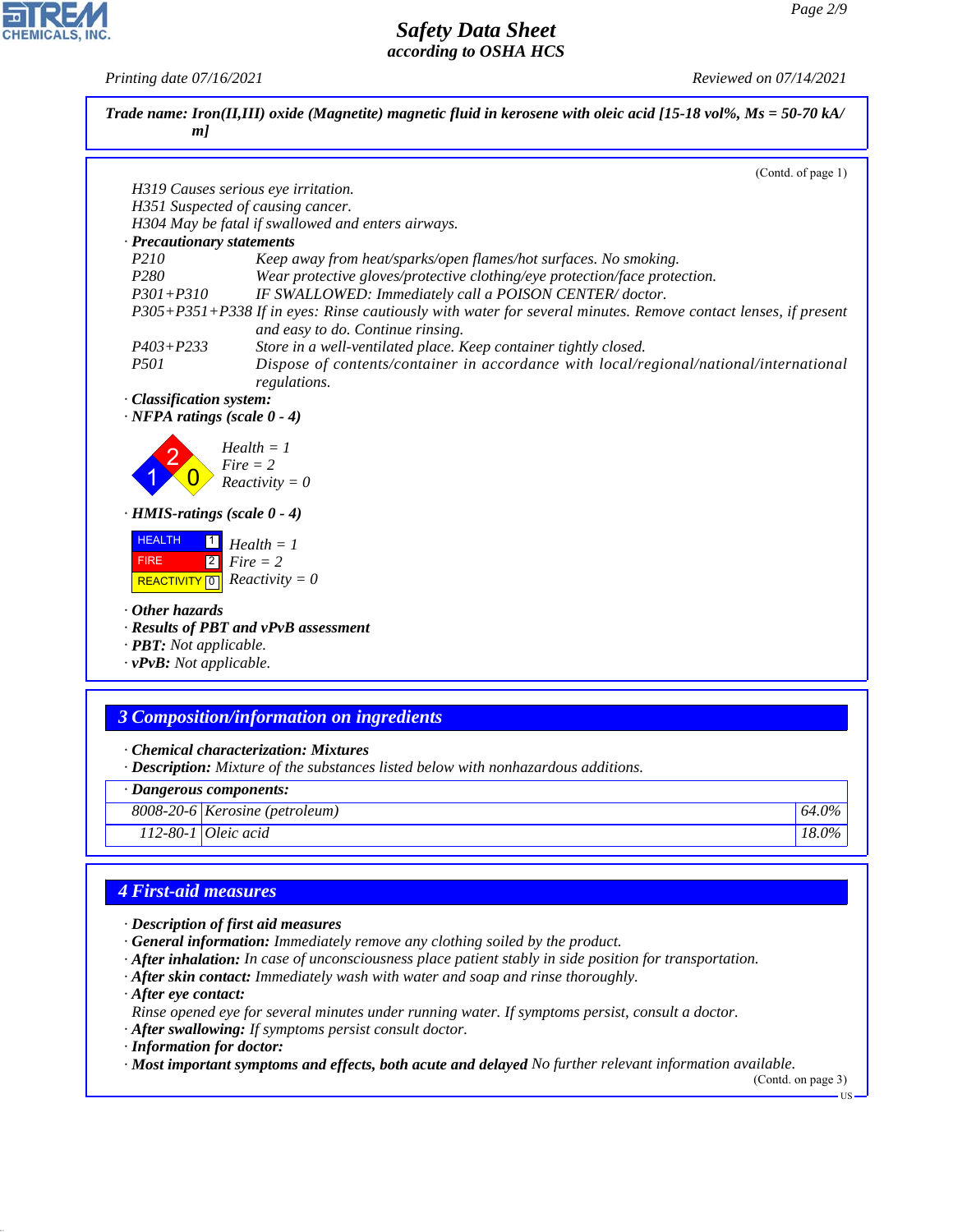*Printing date 07/16/2021 Reviewed on 07/14/2021*

(Contd. of page 2)

*Trade name: Iron(II,III) oxide (Magnetite) magnetic fluid in kerosene with oleic acid [15-18 vol%, Ms = 50-70 kA/ m]*

*· Indication of any immediate medical attention and special treatment needed No further relevant information available.*

#### *5 Fire-fighting measures*

#### *· Extinguishing media*

- *· Suitable extinguishing agents:*
- *CO2, extinguishing powder or water spray. Fight larger fires with water spray or alcohol resistant foam. · For safety reasons unsuitable extinguishing agents: Water with full jet*
- *· Special hazards arising from the substance or mixture No further relevant information available.*
- *· Advice for firefighters*
- *· Protective equipment: No special measures required.*

#### *6 Accidental release measures*

*· Personal precautions, protective equipment and emergency procedures Wear protective equipment. Keep unprotected persons away.*

- *· Environmental precautions: Prevent seepage into sewage system, workpits and cellars.*
- *· Methods and material for containment and cleaning up:*

*Absorb with liquid-binding material (sand, diatomite, acid binders, universal binders, sawdust). Dispose contaminated material as waste according to item 13.*

*Ensure adequate ventilation.*

- *· Reference to other sections*
- *See Section 7 for information on safe handling.*

*See Section 8 for information on personal protection equipment.*

*See Section 13 for disposal information.*

#### *· Protective Action Criteria for Chemicals*

| $\cdot$ PAC-1: |                                 |                             |  |  |
|----------------|---------------------------------|-----------------------------|--|--|
|                | $112 - 80 - 1$ Oleic acid       | $220$ mg/m3                 |  |  |
|                | $1317-61-9$ triiron tetraoxide  | $\sqrt{21 \text{ m} g/m^2}$ |  |  |
| $\cdot$ PAC-2: |                                 |                             |  |  |
|                | $112-80-1$ Oleic acid           | $2,400$ mg/m3               |  |  |
|                | $1317-61-9$ triiron tetraoxide  | $230$ mg/m3                 |  |  |
| $\cdot$ PAC-3: |                                 |                             |  |  |
|                | $112-80-1$ Oleic acid           | $15,000 \, mg/m3$           |  |  |
|                | $1317-61-9$ tritiron tetraoxide | $1,400$ mg/m3               |  |  |

#### *7 Handling and storage*

*· Handling:*

- *· Precautions for safe handling No special precautions are necessary if used correctly.*
- *· Information about protection against explosions and fires: Keep ignition sources away - Do not smoke.*

*Protect against electrostatic charges.*

*· Conditions for safe storage, including any incompatibilities*

*· Storage:*

44.1.1

*· Requirements to be met by storerooms and receptacles: Store in a cool location.*

(Contd. on page 4)

US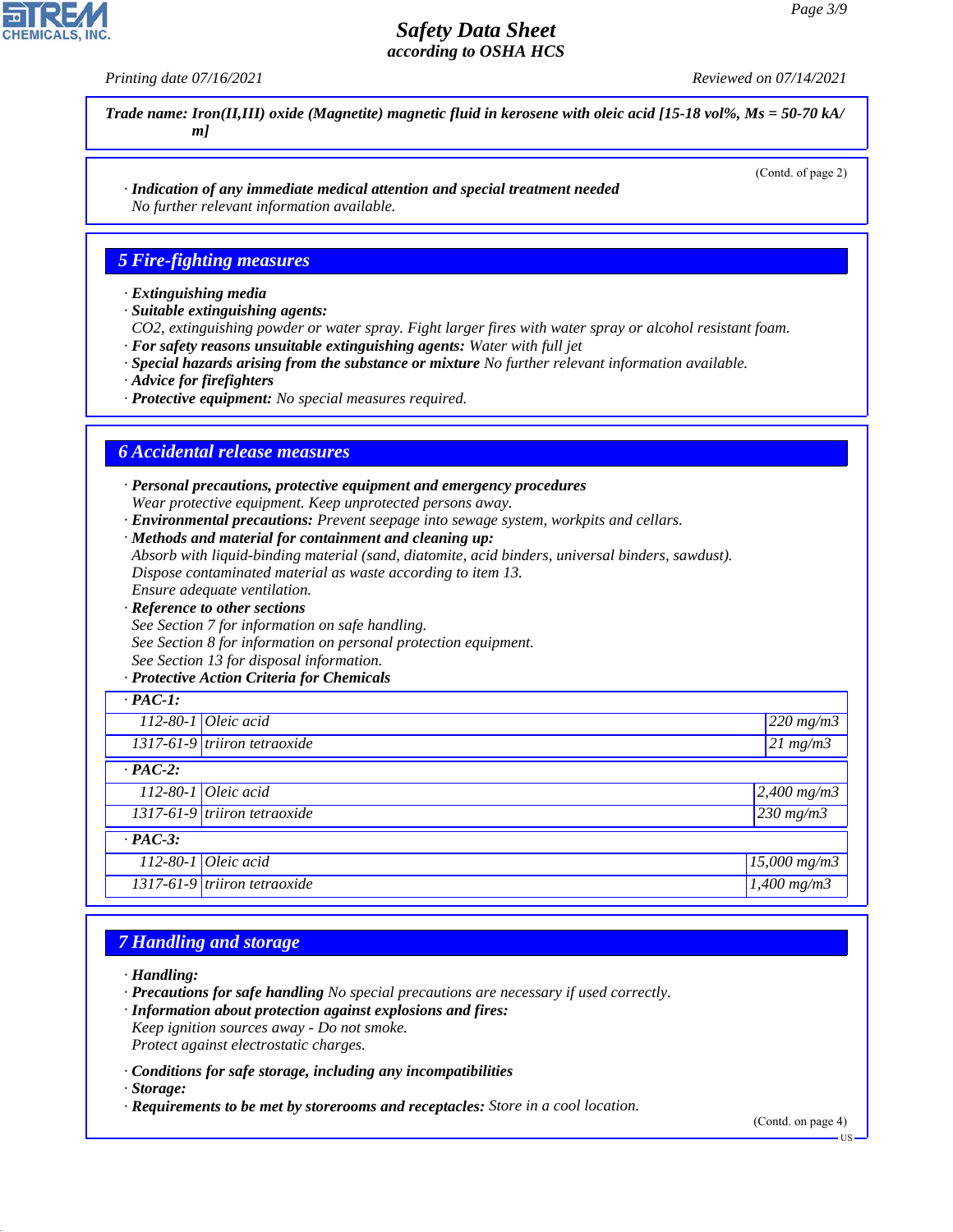

*Printing date 07/16/2021 Reviewed on 07/14/2021*



*Selection of the glove material on consideration of the penetration times, rates of diffusion and the degradation · Material of gloves*

*The selection of the suitable gloves does not only depend on the material, but also on further marks of quality and varies from manufacturer to manufacturer. As the product is a preparation of several substances, the resistance of the glove material can not be calculated in advance and has therefore to be checked prior to the application.*

#### *· Penetration time of glove material*

44.1.1

*The exact break through time has to be found out by the manufacturer of the protective gloves and has to be observed.*

(Contd. on page 5)

US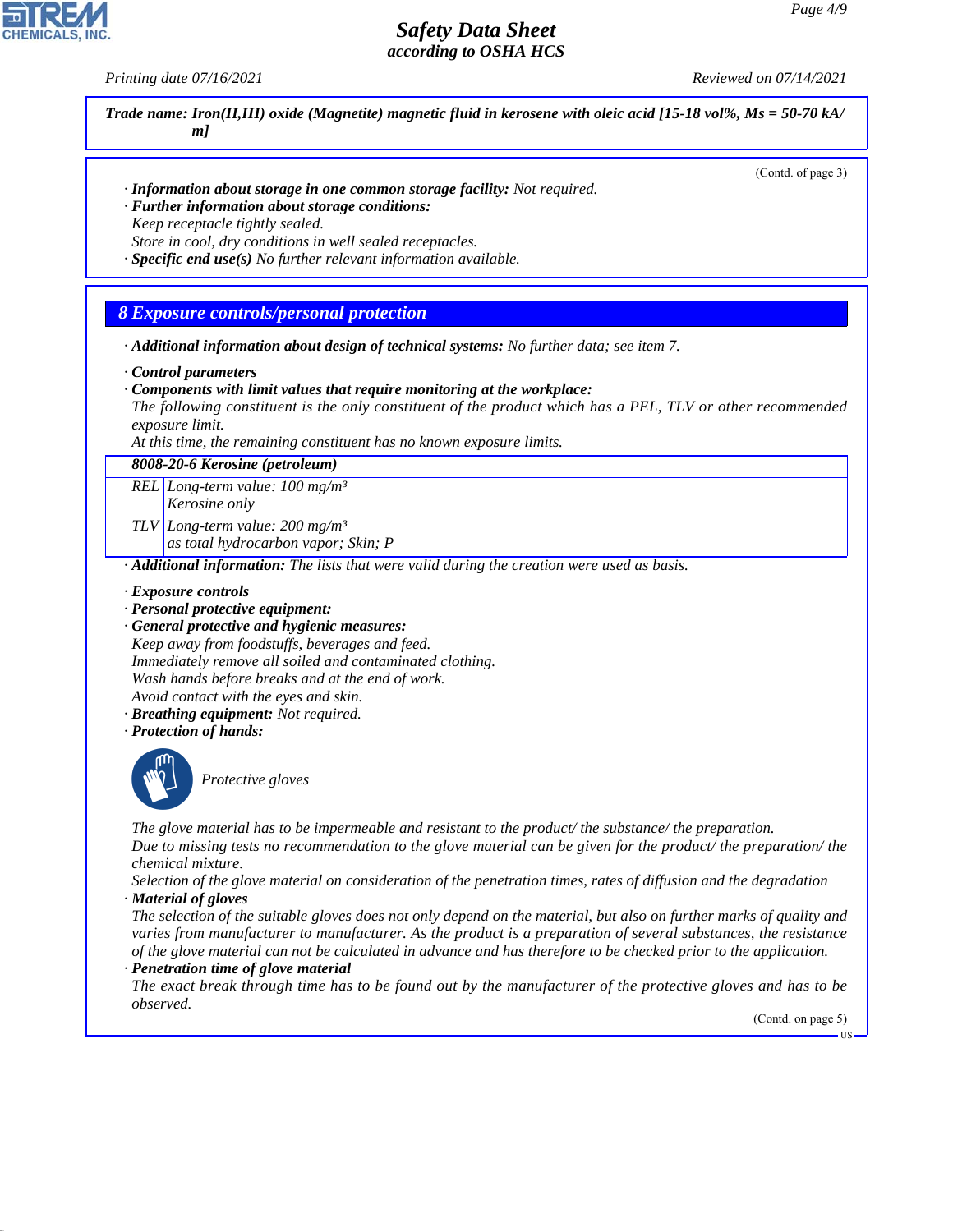*Printing date 07/16/2021 Reviewed on 07/14/2021*

| $\cdot$ Eye protection:                                    | (Contd. of page 4)                 |
|------------------------------------------------------------|------------------------------------|
|                                                            |                                    |
| Tightly sealed goggles                                     |                                    |
|                                                            |                                    |
|                                                            |                                    |
|                                                            |                                    |
| 9 Physical and chemical properties                         |                                    |
| · Information on basic physical and chemical properties    |                                    |
| · General Information                                      |                                    |
| $\cdot$ Appearance:                                        |                                    |
| Form:<br>Color:                                            | <b>Viscous</b><br><b>Black</b>     |
| $\cdot$ Odor:                                              | Petroleum-like                     |
| · Odor threshold:                                          | Not determined.                    |
| $\cdot$ pH-value:                                          | Not determined.                    |
| Change in condition                                        |                                    |
| <b>Melting point/Melting range:</b>                        | Undetermined.                      |
| <b>Boiling point/Boiling range:</b>                        | Undetermined.                      |
| · Flash point:                                             | 82 °C (180 °F)                     |
| · Flammability (solid, gaseous):                           | Not determined.                    |
| · Ignition temperature:                                    | 228 °C (442 °F)                    |
| · Decomposition temperature:                               | Not determined.                    |
| · Auto igniting:                                           | Product is not selfigniting.       |
| · Danger of explosion:                                     | Not determined.                    |
| · Explosion limits:                                        |                                    |
| Lower:                                                     | 0.7 Vol %                          |
| <b>Upper:</b>                                              | 5.0 Vol %                          |
| · Vapor pressure:                                          | Not determined.                    |
| $\cdot$ Density:                                           | Not determined.                    |
| · Relative density                                         | Not determined.                    |
| · Vapor density<br>· Evaporation rate                      | Not determined.<br>Not determined. |
|                                                            |                                    |
| · Solubility in / Miscibility with<br>Water:               | Not miscible or difficult to mix.  |
| · Partition coefficient (n-octanol/water): Not determined. |                                    |
|                                                            |                                    |
| · Viscosity:<br>Dynamic:                                   | Not determined.                    |
| Kinematic:                                                 | Not determined.                    |
| · Solvent content:                                         |                                    |
| <b>Organic solvents:</b>                                   | $0.0\%$                            |
| <b>VOC</b> content:                                        | 0.0 g/l / 0.00 lb/gl               |



44.1.1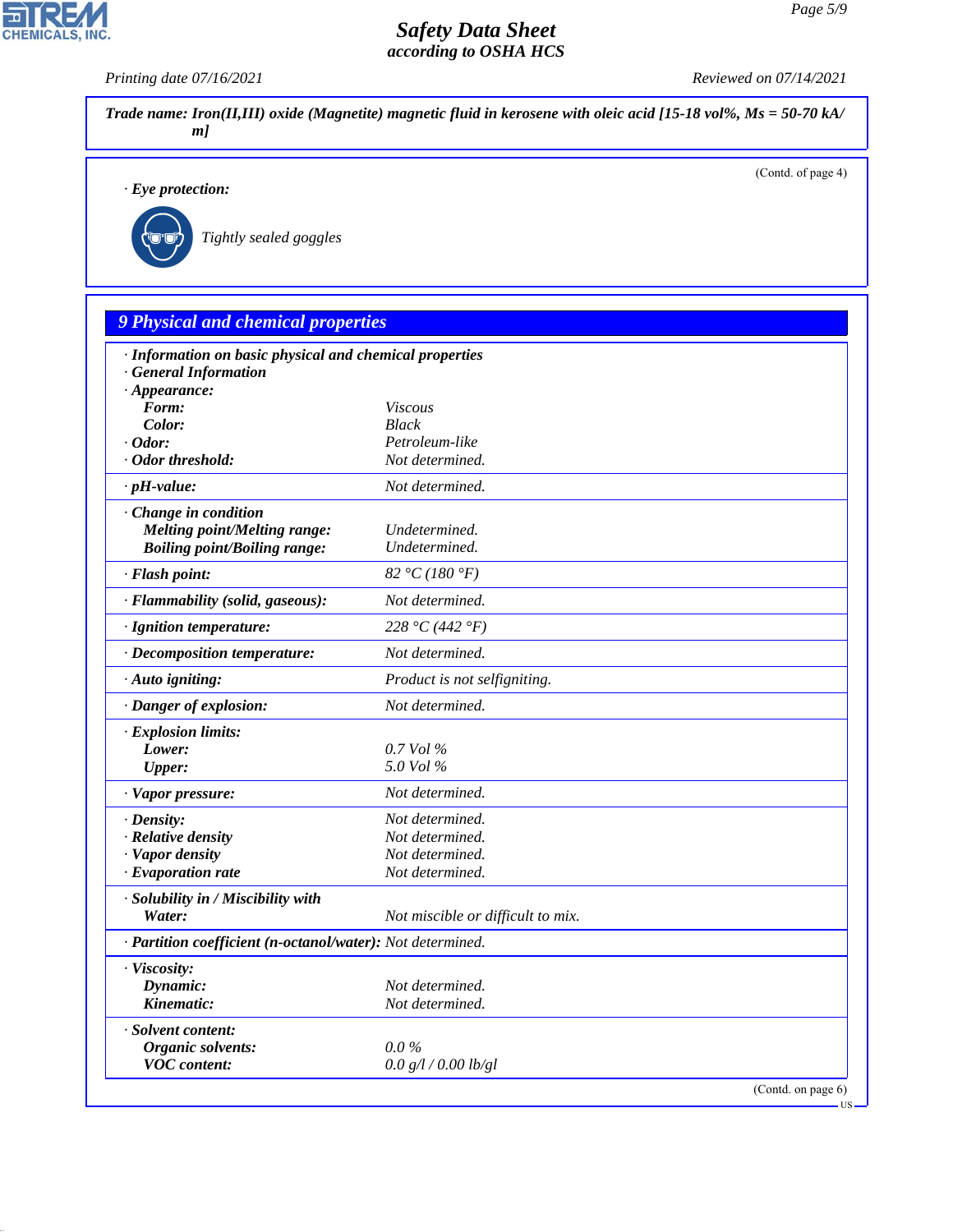*Printing date 07/16/2021 Reviewed on 07/14/2021*

(Contd. of page 5)

*Trade name: Iron(II,III) oxide (Magnetite) magnetic fluid in kerosene with oleic acid [15-18 vol%, Ms = 50-70 kA/ m]*

*· Other information No further relevant information available.*

#### *10 Stability and reactivity*

*· Reactivity No further relevant information available.*

- *· Chemical stability*
- *· Thermal decomposition / conditions to be avoided: No decomposition if used according to specifications.*
- *· Possibility of hazardous reactions No dangerous reactions known.*
- *· Conditions to avoid No further relevant information available.*
- *· Incompatible materials: No further relevant information available.*
- *· Hazardous decomposition products: No dangerous decomposition products known.*

#### *11 Toxicological information*

*· Information on toxicological effects*

- *· Acute toxicity:*
- *· Primary irritant effect:*
- *· on the skin: Irritant to skin and mucous membranes.*
- *· on the eye: Irritating effect.*
- *· Sensitization: No sensitizing effects known.*
- *· Additional toxicological information:*

*The product shows the following dangers according to internally approved calculation methods for preparations: Irritant*

*· Carcinogenic categories*

*· IARC (International Agency for Research on Cancer)*

*8008-20-6 Kerosine (petroleum) 2B*

*· NTP (National Toxicology Program)*

*None of the ingredients is listed.*

*· OSHA-Ca (Occupational Safety & Health Administration)*

*None of the ingredients is listed.*

#### *12 Ecological information*

*· Toxicity*

44.1.1

- *· Aquatic toxicity: No further relevant information available.*
- *· Persistence and degradability No further relevant information available.*
- *· Behavior in environmental systems:*
- *· Bioaccumulative potential No further relevant information available.*
- *· Mobility in soil No further relevant information available.*
- *· Additional ecological information:*
- *· General notes: Not known to be hazardous to water.*
- *· Results of PBT and vPvB assessment*
- *· PBT: Not applicable.*
- *· vPvB: Not applicable.*
- *· Other adverse effects No further relevant information available.*

(Contd. on page 7)

US

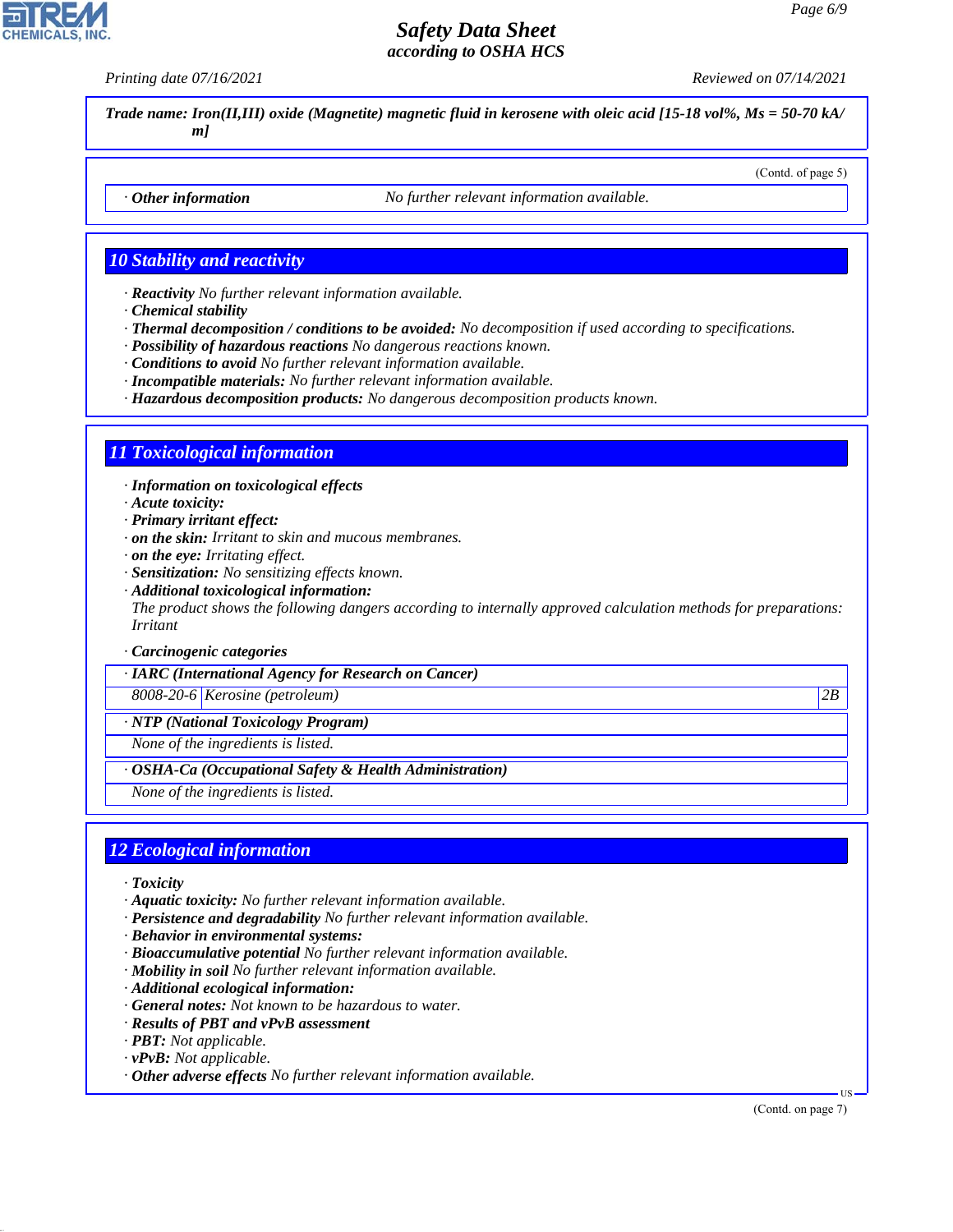P

**CHEMICALS, INC.** 

*Printing date 07/16/2021 Reviewed on 07/14/2021*

*Trade name: Iron(II,III) oxide (Magnetite) magnetic fluid in kerosene with oleic acid [15-18 vol%, Ms = 50-70 kA/ m]*

(Contd. of page 6)

# *13 Disposal considerations*

*· Waste treatment methods*

*· Recommendation:*

44.1.1

*Must not be disposed of together with household garbage. Do not allow product to reach sewage system.*

- *· Uncleaned packagings:*
- *· Recommendation: Disposal must be made according to official regulations.*

| <b>14 Transport information</b>                                                     |                                                               |
|-------------------------------------------------------------------------------------|---------------------------------------------------------------|
| · UN-Number<br>· DOT, IMDG, IATA                                                    | <b>UN1993</b>                                                 |
| · UN proper shipping name<br>$\cdot$ DOT<br>$·$ <i>IMDG, IATA</i>                   | Flammable liquids, n.o.s.<br>FLAMMABLE LIQUID, N.O.S.         |
| · Transport hazard class(es)<br>$\cdot$ DOT                                         |                                                               |
| · Class<br>· Label                                                                  | 3 Flammable liquids<br>3<br><u>a a a a a a a a a</u>          |
| · IMDG, IATA<br>$\cdot$ Class                                                       | 3 Flammable liquids                                           |
| · Label<br>· Packing group<br>· DOT, IMDG, IATA                                     | $\mathfrak{Z}$<br>$I\!I$                                      |
| · Environmental hazards:<br>· Marine pollutant:                                     | N <sub>O</sub>                                                |
| · Special precautions for user<br>· EMS Number:<br>· Stowage Category               | Warning: Flammable liquids<br>$F-E, S-E$<br>$\boldsymbol{B}$  |
| · Transport in bulk according to Annex II of<br><b>MARPOL73/78 and the IBC Code</b> | Not applicable.                                               |
| · Transport/Additional information:                                                 |                                                               |
| $\cdot$ DOT<br>· Quantity limitations                                               | On passenger aircraft/rail: 5L<br>On cargo aircraft only: 60L |
|                                                                                     | (Contd. on page 8)                                            |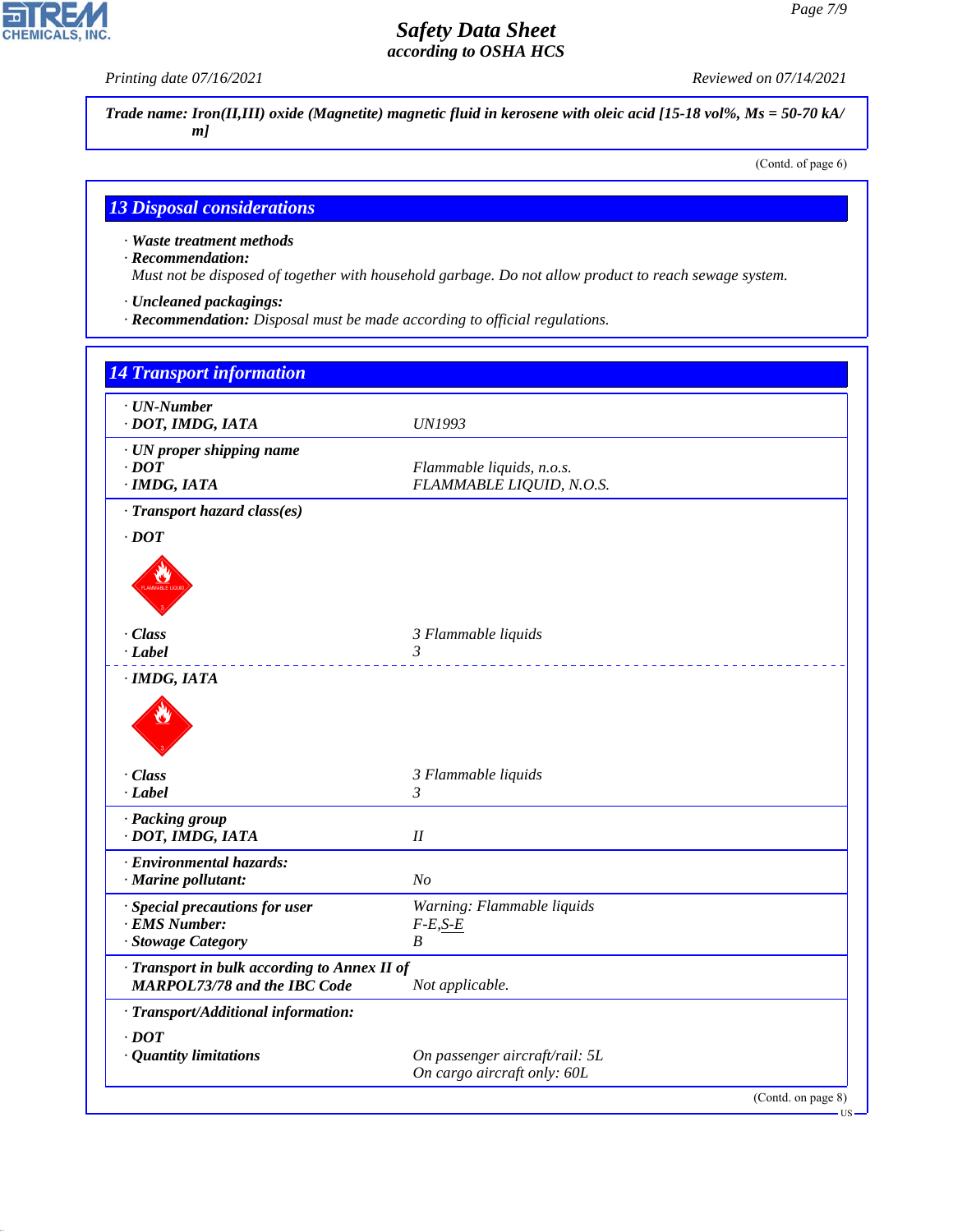# CHEMICALS, INC.

# *Safety Data Sheet according to OSHA HCS*

|                                                                  | (Contd. of page 7)                                                                                     |
|------------------------------------------------------------------|--------------------------------------------------------------------------------------------------------|
| $\cdot$ IMDG                                                     |                                                                                                        |
| $\cdot$ Limited quantities (LQ)                                  | 1L                                                                                                     |
| $\cdot$ Excepted quantities (EQ)                                 | Code: E2<br>Maximum net quantity per inner packaging: 30 ml                                            |
|                                                                  | Maximum net quantity per outer packaging: 500 ml                                                       |
| · UN "Model Regulation":                                         | UN 1993 FLAMMABLE LIQUIDS, N.O.S., 3, II                                                               |
| <b>15 Regulatory information</b>                                 |                                                                                                        |
|                                                                  |                                                                                                        |
| · Sara                                                           | $\cdot$ Safety, health and environmental regulations/legislation specific for the substance or mixture |
| · Section 355 (extremely hazardous substances):                  |                                                                                                        |
| None of the ingredients is listed.                               |                                                                                                        |
| · Section 313 (Specific toxic chemical listings):                |                                                                                                        |
| None of the ingredients is listed.                               |                                                                                                        |
| · TSCA (Toxic Substances Control Act):                           |                                                                                                        |
| All ingredients are listed.                                      |                                                                                                        |
| $\cdot$ Proposition 65                                           |                                                                                                        |
| Chemicals known to cause cancer:                                 |                                                                                                        |
| None of the ingredients is listed.                               |                                                                                                        |
| · Chemicals known to cause reproductive toxicity for females:    |                                                                                                        |
| None of the ingredients is listed.                               |                                                                                                        |
| · Chemicals known to cause reproductive toxicity for males:      |                                                                                                        |
| None of the ingredients is listed.                               |                                                                                                        |
| Chemicals known to cause developmental toxicity:                 |                                                                                                        |
| None of the ingredients is listed.                               |                                                                                                        |
| · Carcinogenic categories                                        |                                                                                                        |
| <b>EPA</b> (Environmental Protection Agency)                     |                                                                                                        |
| None of the ingredients is listed.                               |                                                                                                        |
| · TLV (Threshold Limit Value established by ACGIH)               |                                                                                                        |
| 8008-20-6 Kerosine (petroleum)                                   | A3                                                                                                     |
| NIOSH-Ca (National Institute for Occupational Safety and Health) |                                                                                                        |
| None of the ingredients is listed.                               |                                                                                                        |



*· Signal word Danger*

44.1.1

*· Hazard-determining components of labeling: Kerosine (petroleum)*

(Contd. on page 9)

US